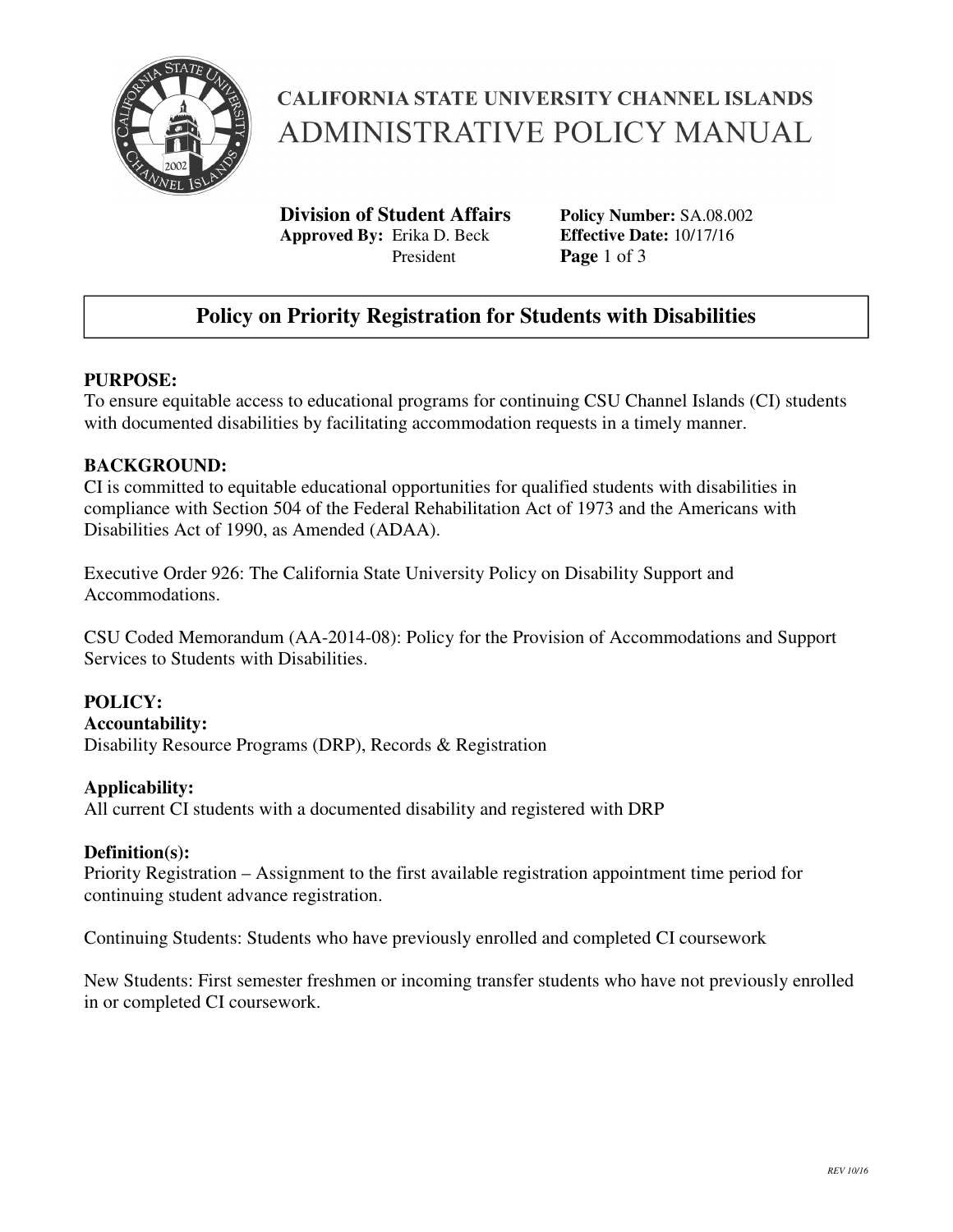

# **CALIFORNIA STATE UNIVERSITY CHANNEL ISLANDS ADMINISTRATIVE POLICY MANUAL**

**Division of Student Affairs Policy Number:** SA.08.002 **Approved By:** Erika D. Beck **Effective Date:** 10/17/16 President **Page** 2 of 3

## **Policy on Priority Registration for Students with Disabilities**

### **Text:**

To be eligible to receive priority registration, the student must be registered with DRP and have a disability-related need, which meets one or more of the following criteria:

- 1. The student requires accommodations that are time intensive for DRP to implement, such as converting required texts and instructional materials into alternative formats or securing Sign Language interpreters.
- 2. The student has a physical or mobility impairment that requires the need to schedule classes in accessible locations and, when possible, in close proximity to one another.
- 3. The student has extraordinary class scheduling needs due to health restrictions, extensive therapy/medical treatment (e.g., chemotherapy, renal dialysis, etc.) or the need to administer medications at specific times.
- 4. The student has a disability-related circumstance that DRP deems appropriate for priority registration.

All priority registration requests are reviewed and approved by a designated DRP staff member. Eligibility for priority registration may be periodically re-evaluated by DRP staff and prior approval does not constitute automatic entitlement to continued eligibility.

DRP is not authorized to grant priority registration based on consideration of graduation time limitation, financial need, and sponsorship by programs such as Worker's Compensation, Department of Rehabilitation, Veterans benefits, private insurance, etc.

Students **must** be in good standing with the University in order to utilize priority registration. This means that there can be no holds on the student's account from areas as, but not limited to: Financial Aid, Student Conduct & Community Responsibility, Housing & Residential Education, or Academic Advising. If there is a hold, registration will be suspended until the student resolves the situation.

Priority registration does not exempt students from meeting general registration or the requirements of the University or their major (e.g., prerequisites).

With the exception of highly specialized accommodation needs, new students are not eligible for priority registration due to the requirement for all incoming students to receive academic advising during Island View Orientation or Transfer Student Advising Workshops prior to registration.